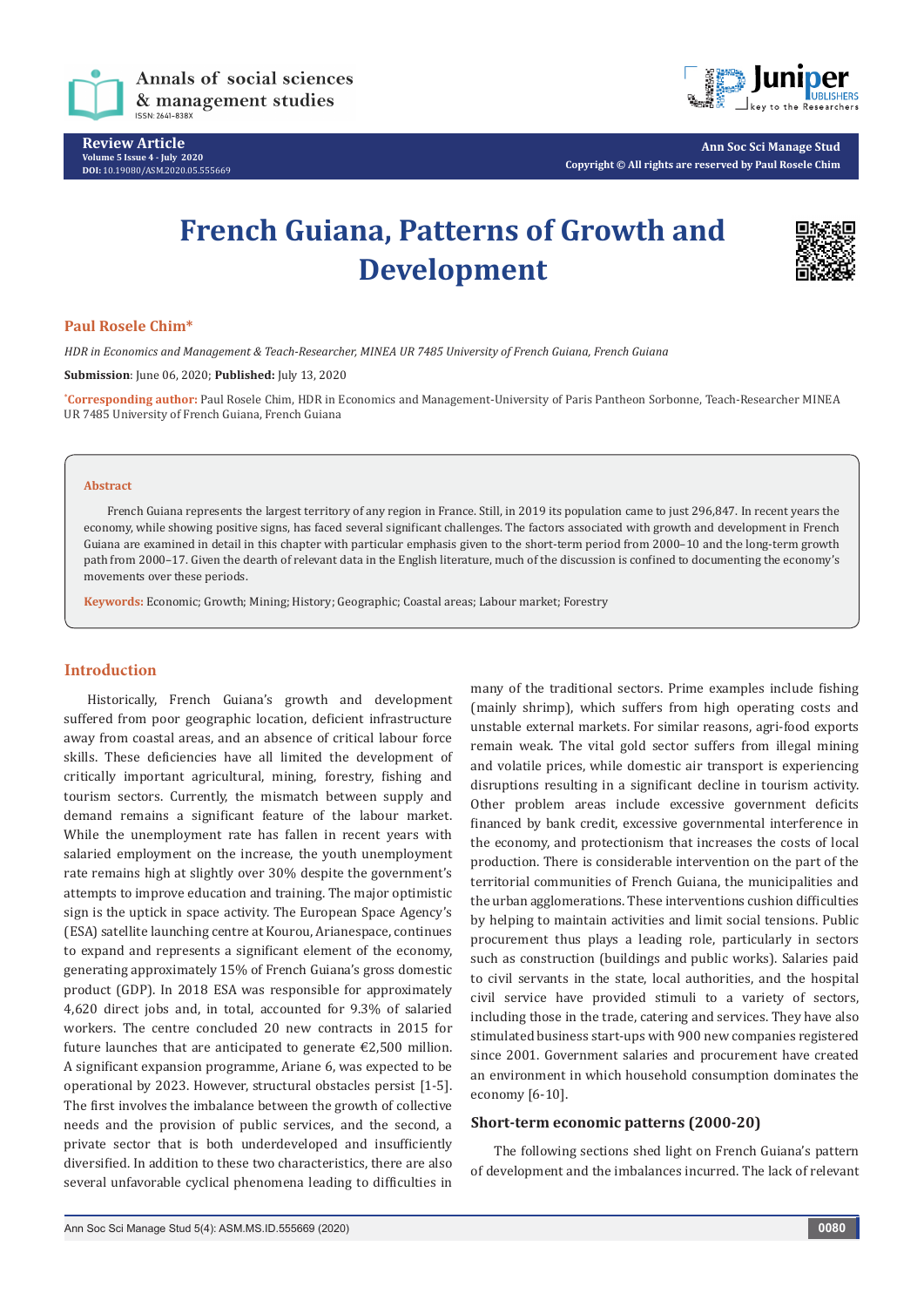data hinders this effort, yet several developments reflect the underlying currents. During the period 2000–10, there was severe social unrest and weak growth of 1.5% in 2001 following the collapse of sugar, rice, gold and especially bauxite exports. As a result of the downturn and associated financial and debt crisis, the authorities had to enter into an agreement with the International Monetary Fund. A severe decline in tourism in 2003 further compounded the crisis. From 2000–10 foreign trade showed an increase in value with the trade coverage rate ranging from 19.6% to 21.2%. On average, during the period the five main exports were gold (around €82 million), fishery products (€17 million), rice (€5 million), measuring instruments (€3.8 million) and sawn timber (€2.5 million). These products represented 85% of exports. The gold sector accounted for 63% of exports. Metropolitan France remained the leading market. The Netherlands Antilles and Brazil were the second and third largest markets, respectively, with the USA fourth. Exports of agriculture and fisheries declined during this period, with the increase in citrus fruit not compensating for the collapse of fisheries and aquaculture. Only Guadeloupe, French Guiana's third largest customer of these products, increased its imports (by 21%), while metropolitan France and Martinique decreased theirs by around 37% and 11%, respectively. Although exports of rice (33%) and rum (35%) increased, their small volumes were not enough to offset the decline in other areas. As a result, the agri-food sector experienced an export decline of 5%. There were some bright spots, however. During this period Spain became an important customer of rice as did Colombia (2% of exports). Other areas such as footwear (97%), pharmaceuticals (53%) and domestic appliances (85%) experienced significant export declines. However, communication equipment grew by 12%, but not enough to offset the collapse in demand from Martinique.

During this period imports came mainly from Trinidad and Tobago, and Martinique. Intermediate goods represented 12% of imports with metallurgical products and textiles accounting for approximately 21% and 9%, respectively. Imports of consumer goods increased in value with relatively stable quantities. The most substantial growth occurred in optical and photographic equipment (36%) and clothing (22%). On average, during this period the trade balance was in deficit (€532 million) with imports at €660 million and exports (€128 million). Also, during this period most financial assets were held by individuals (65%). The balance accrued to companies, government entities and insurance companies. Deposits collected by credit institutions amounted to approximately  $\epsilon$ 694 million, with growth during this period at nearly 11% per annum. Savings in French Guiana averaged approximately €349 million, or 50.2% of assets. Shortterm and liquid investments amounted to €211 million, or 30.4%. Liquid investments consisted mainly of passbook accounts (61%) and long-term deposits (20%). Long-term savings averaged €134 million, or less than 20% of all assets. The data suggest that financial markets in French Guiana were underdeveloped at this time with

the Institut d'émission des départements d'outre-mer (IEDOM) indicating that the cost of credit remained high throughout the period with the overall weighted average rate for companies at 8.89%. However, during this period banks remained highly profitable, with net banking income increasing at 17% despite the amount of credit granted remaining low. French Guiana's public finances during this period were relatively underdeveloped. The total amount of tax revenue collected from households and businesses averaged €330 million. These revenues came from direct taxation and local taxation, with the latter affecting both households and businesses, namely housing taxes, business taxes and revenues from developed property. Indirect tax revenues were mainly those received from dock dues and averaged €98.5 million. However, fuel tax revenues fluctuated considerably due to volatile world oil markets.

During this period tax revenues were generally in line with the structure of the economy, with an over-reliance on revenues derived from consumption and imports. For the most part, tax revenues financed local authorities, with municipalities receiving, on average, about €59 million in indirect taxes. On the expenditure side, population growth played a significant role during this period with French Guiana facing structural constraints brought on by rapidly growing collective needs. State and local governments spent, on average, €1,179 billion. The state's operating expenses averaged around €108 million, with equipment accounting for 21%, defence 18%, and education 16%. National capital expenditure (direct and equipment subsidies) remained at an average level of €91.8 million with direct investments representing between €24.5 and €28.5 million. Government personnel costs averaged between €255 million and €268 million. With a total amount of €560 million, the public sector played an essential role in the economy. During this period a limited number of activities dominated the economy. Fishing occupied third place in exports after space industry activities and gold mining. On average, fishing generated €19.6 million in export revenues, with the shrimping port of Larivot remaining one of the leading French fishing ports. In 2003 shrimp production reached 3,557 metric tons, following two years of low production of around 2,600 tons. Production peaked at 4,000 tons in 1986. On average, production per boat/year was 65 tons – the highest in the French Guiana-Brazilian zone with Amapa and Suriname fleets averaging 35 to 45 tons per boat. The biggest problem faced by the French Guiana fleet was that of illegal fishing. Red snapper fishing was carried out in French Guiana by handline from 41 Venezuelan vessels under European licence. However, due to over-fishing production fell after 1998 [12-13]. From 1998 production and fishing efforts decreased, allowing the fishery to recover. In 2003 landed production in French Guiana was 862 metric tons. However, the average weight of fish decreased from 1.0 kg to 750 grams. In 2002 the volume exported was 734 tons and generated €2.7 million. This Figure compares with around 1,481 tons or €6 million in 1998. Whitefish is another important species for commercial fishing in French Guiana and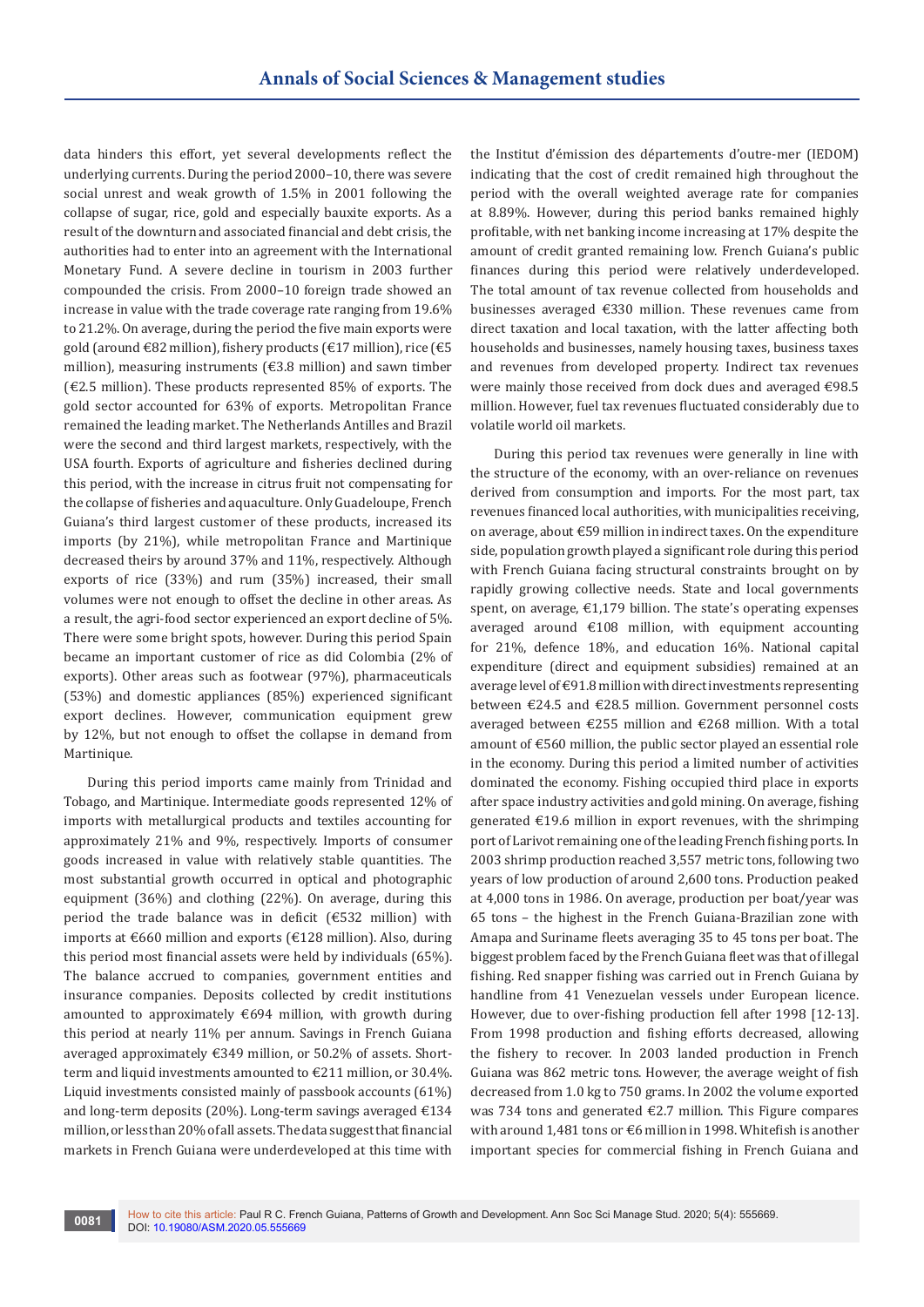includes all species of fish other than snappers. In French Guiana's case, this includes mainly machoirans, acoupas, croupias, rays and sharks. Fishing for this species involves a professional sector with registered ships and an informal sector operated by lower-income individuals. A variety of fishing techniques are utilized, including straight net, set net, longlines, trolling line, and rod techniques.

According to the evolution of the snapper fishery from 1988 to 2006, based on the author's compilation, the whitefish sector represents, on average, between 2,000 and 3,500 tons of fish peryear. It averaged about 100 boats with a minimum of 209 sailors registered on board. Despite its inefficiency and poor organization, the sector has the potential for a significant expansion in output and employment. Construction represented a significant segment of the economy, with public procurement being the driving force. Housing construction underwent a significant expansion with a shift towards that already taking place in the municipalities. In this regard, local authorities gradually assumed a more critical role. On average, the private sector accounted for 33% of housing starts. Expansion in non-residential buildings (shopping centres, space industry buildings) also occurred. Several indicators of construction, such as sales of bagged cement, which increased to 6% and in roofing sheet expanding by 3% paint a picture of slow growth (2003). However, in contrast, building permits for the public sector increased by 34%, and those for the private sector by 62%. In any case, the imbalance between the supply and demand for housing remained high, with an average waiting time of 20 months to obtain housing. In part, the gap between demand and supply for housing stemmed from a severe shortage of skilled labour in the building trades. Overall, in 2004 construction contributed €360 million or 15% of GDP. At this time, the sector employed 2,500 workers in the formal sector and 1,600 in the informal sector. There were also 800 craftsmen and small business owners, and 500 temporary workers. In 2004 public procurement accounted for 66% of construction activity compared to only

37% in metropolitan France. Construction activity picked up considerably in 2006 with value added increasing by 27%. At this time, the driving force expanding construction was the activity related to the preparation of the new Soyuz and Vega space ports. This stepped-up activity involved the hiring of 500 additional employees at the end of 2007. Expenditure on these programmes amounted to approximately €160 million. Air transport represents another segment of the economy, although its contribution has been affected significantly by international, national and regional cyclical phenomena. During this period these included the structure of the global economy marked by an upward trend in oil prices and the global recession. Furthermore, the small size of the regional market created a disincentive for diversification with less than 400,000 passengers per year limiting profitability. During this period French Guiana ports averaged 644,000 metric tons of goods. In terms of volume, the main items moved through the ports involved hydrocarbons with rice exports also a valuable item. On average, 3,900 new vehicles were imported. The space industry made a significant contribution to economic activity during this period, employing between 1,750 and 1,800 workers (Table 1). The industry's budget (Table 2 & 3) was one of the largest in French Guiana. Tourism represents another important sector (Table 4). During this period the government attempted to expand tourism with the 2000–06 State-Region Plan Contract indicating a renewed commitment to making tourism one of the critical areas of economic development. In the past, many tourism operators had avoided French Guiana owing to disruptions on domestic routes. The main thrust of the State-Region Plan was a large-scale publicity effort (valued at €1 million per year) designed to enhance French Guiana's image as a tourist destination. Its goal was to increase the annual flow of tourists to 100,000. Unfortunately, the programme was not successful and tourist activity deteriorated by 13% in 2006, with the hotel occupancy rate remaining at 52%. Tourist spending fell by 2% in 2007 [13-15].

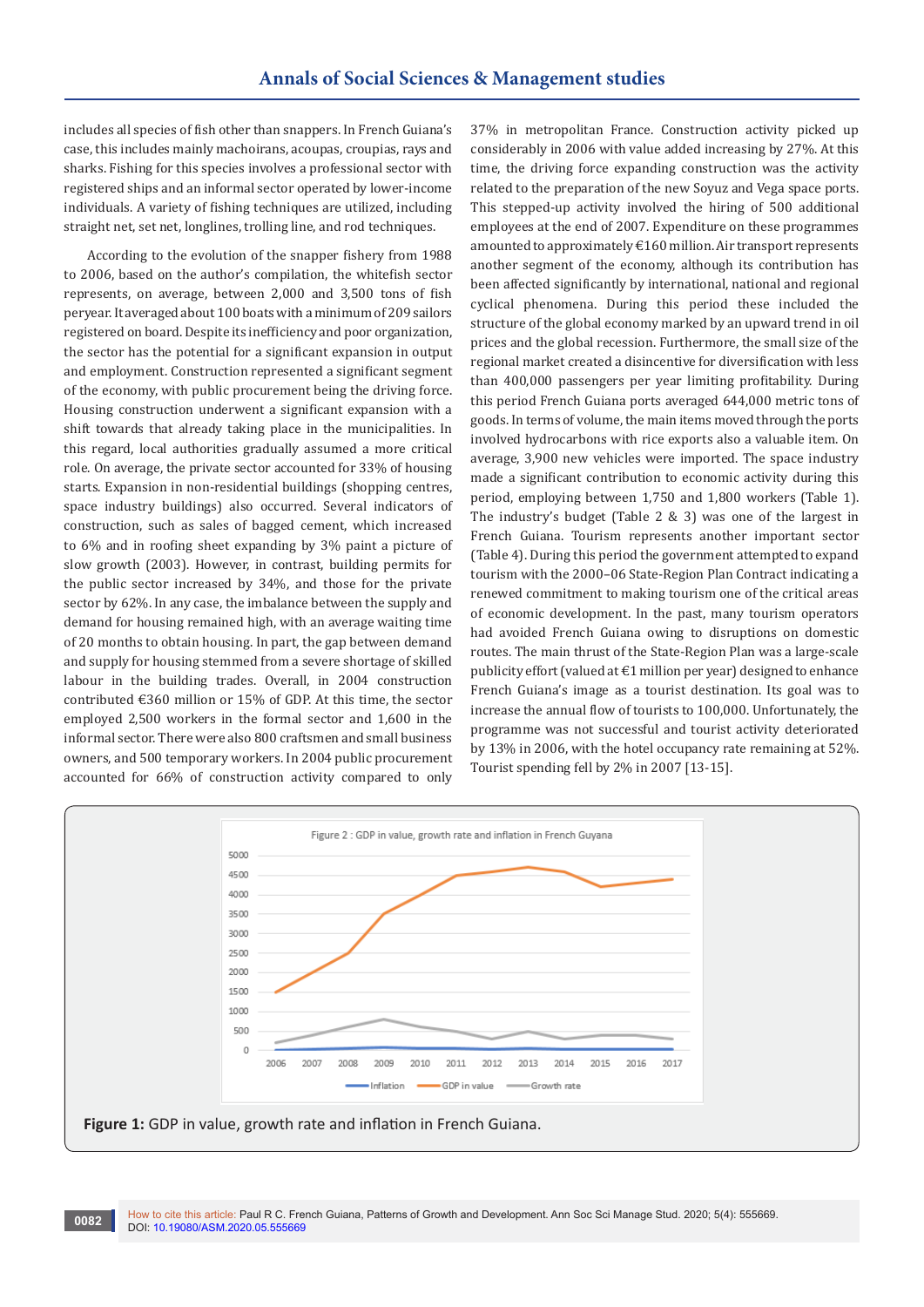#### **Table 1:** Labour composition in the space industry.

| aCNES / CSG            | Quantity                  | Percentage |
|------------------------|---------------------------|------------|
| Sedentary              |                           |            |
| Seconded               |                           | 65%<br>35% |
| Technicians, employees | 1100                      |            |
| Administrative         |                           | 76%<br>24% |
| Engineers              |                           |            |
| Number of Missionaries | 350<br>150<br>$150 - 200$ |            |
| Total CNES / CSG       | 1600                      |            |
| <b>Grand Total</b>     | $1750 - 1800$             |            |

Source: data collected by CAASSIDD and LEAD EA 2438 GUYANE (2008) according to Michel MIGNOT, CNES/CSG (2004).

# **Table 2:** CSG Budget, 2001.

| <b>Breakdown</b>                                                             | <b>Operational</b>           | <b>Investment</b>                                   |  |
|------------------------------------------------------------------------------|------------------------------|-----------------------------------------------------|--|
| CNES / CSG                                                                   | 1,100 MF (€ 167, 9 millions) | 70MF $(\text{\textsterling}10,68 \text{ millions})$ |  |
| CNES missions (security, city, heritage, taxation, French Guiana<br>mission) | 165MF ( $E$ 25,19 millions)  | 15MF $(€2,29$ millions)                             |  |
| Ariane Space                                                                 | 1185 MF (up 180,91 milions)  |                                                     |  |
| Factories of Production                                                      | 250 MF (€38,16 millions)     |                                                     |  |
| Total                                                                        | 2700 MF (€412,16 millions)   | 85 MF $(£12,97$ millions)                           |  |
| Global Total                                                                 | 2785 MF (€837,29 millions)   |                                                     |  |

Source: data collected by CAASSIDD and LEAD EA 2438 GUYANE (2008) according to Michel MIGNOT, CNES/CSG (2004).

**Table 3:** European funding for the period 2002-2006.

| CSG       | €423 million  |  |
|-----------|---------------|--|
| Arianes   | €671 million  |  |
| Art       | €131 million  |  |
| VEGA PROG | €40 million   |  |
| Total     | €1265 million |  |

Source: data collected by CAASSIDD and LEAD EA 2438 GUYANE (2008) according to ESA Ministerial Council Edinburgh 14 and 15 November 2001.

#### **Table 4:** Aspects of tourism sector.

| Labour                                                                     | <b>Currency Impact</b>                                                                                                                 | Consumption                                                                                                                |  |  |
|----------------------------------------------------------------------------|----------------------------------------------------------------------------------------------------------------------------------------|----------------------------------------------------------------------------------------------------------------------------|--|--|
| Tourism jobs: 3.5% of the working popula-<br>tion 2,200 jobs 704 companies | The expenses $\text{\textsterling}47,259,200$ spent in the French<br>Guyana economy $\epsilon$ 728 on average per tourist<br>3% of GDP | The request Holiday relaxation 21% of the<br>flow+50% of the CSP [1] 43% in commercial ac-<br>commodation (56% in hotels). |  |  |

Source: data collected by CAASSIDD and LEAD EA 2438 GUYANE (2008) according to the Tourism Committee of Guyana, INSEE and IEDOM.

## **Growth and development in the long term (2000–18)**

The TABLO-Guyana model, a Keynesian quasi-accounting model, can be utilized to identify longer-term trends in the economy1 . The model incorporates several underlying assumptions concerning the evolution of the supply and demand

for goods and services. The model consists of 25 branches and 25 products. The results for the period 2000–10 are presented in Table 5. In 2006 it was estimated that the French Guiana economy grew by 6.4% in terms of volume. CEROM's estimates showed that the economy grew by 3.6% in the previous year. According

<sup>1</sup> Profession and Social Categories.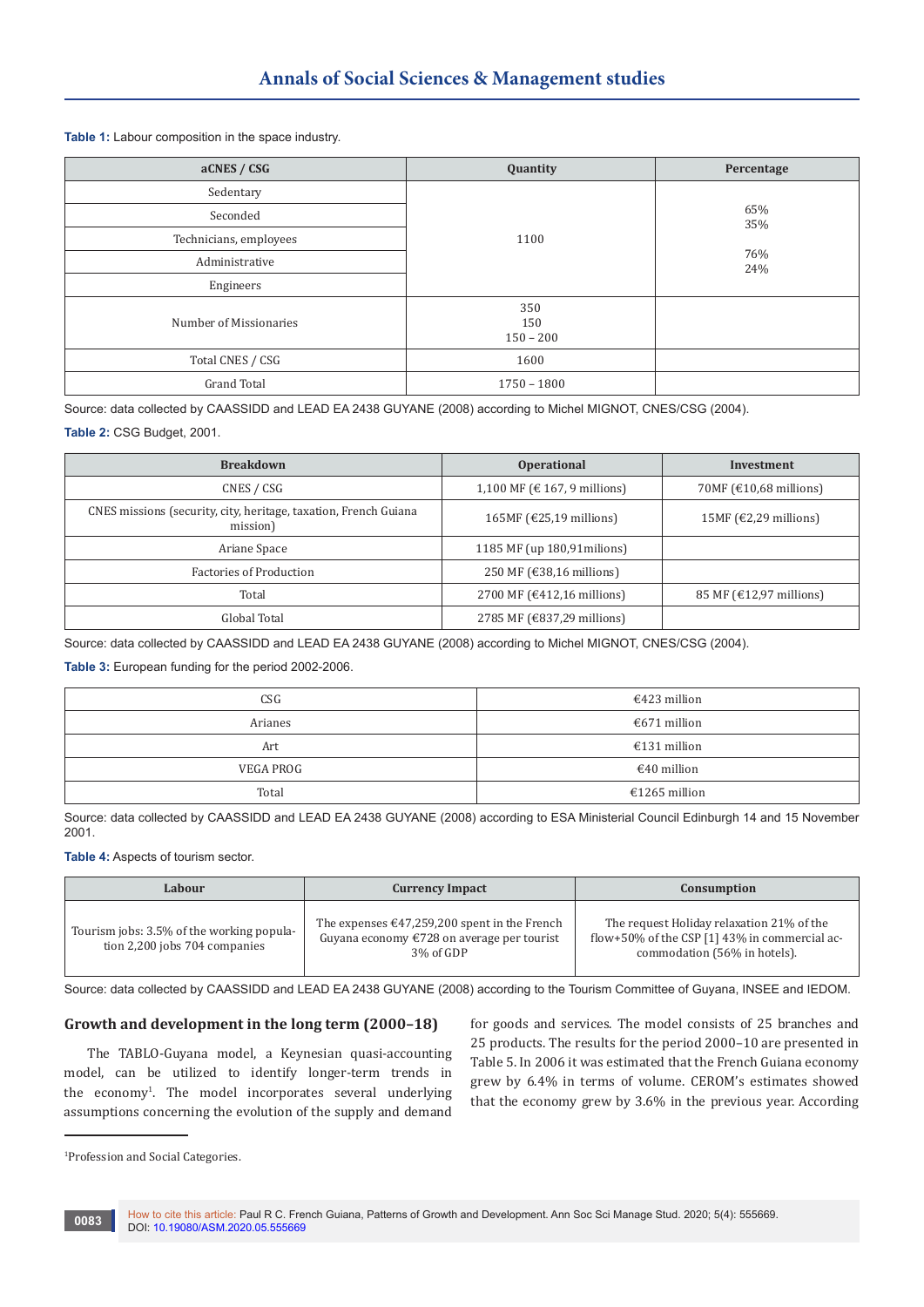to INSEE, this result is unusual given that in 2006 [16-20] growth was almost 2.5 percentage points above the average over the decade (3.9%) and 4.4 percentage points above the national rate of growth. With GDP per capita at €13,800, the increase in volume was 2.8%. In part, per capita income growth was limited by a population increase of about 3.8% per annum. The high rate of growth at this time stemmed mainly from the exceptional level of investment in the space industry. Furthermore, the infrastructure works of the Soyuz and Vega programme, the resumption of public procurement, and private investment have helped to amplify this dynamic. Investment increased by 27.7% in terms of volume and contributed 5.7 percentage points to GDP growth. Government expenditure has also been on an upward trend. The construction sector has benefited from the effects of investment, with value added rising to 27% of GDP. Private services, industry and gold mining also benefited from growth. In 2007 overall value added increased to 6.8% in volume, or by 3.5% compared to 2005. Industry and construction also accelerated sharply. Several patterns are apparent. French Guiana is experiencing growth that is mostly absorbed by population growth. On the other hand, the United Nations Development Programme Human Development (HDI) ranks French Guiana among the high human development countries such as Trinidad and Tobago, and Brazil. The business climate indicator is based on quarterly business surveys. It is centred around a long-term average of 100 and a standard deviation of 10. The higher the indicator, the better companies' perception of the economy. In this regard, as Figure 2 shows, there has been a marked improvement in recent years, although the disruptive social movements interrupted this positive trend [21- 23].

**Table 5:** Segment operating account in % and millions of euros.

|                          | <b>Evolution in Volume</b> |                          | in value Prices          |        | in Millions |
|--------------------------|----------------------------|--------------------------|--------------------------|--------|-------------|
|                          | 2005                       | 2006                     | 2006                     | 5      | 2006        |
|                          | $IR^*$                     | $FR*$                    | $FR*$                    | $IR^*$ | $FR*$       |
| Production               | 4,6                        | 7,5                      | 0,4                      | 5038   | 5438        |
| Intermediate Cons.       | 5,7                        | 8,2                      | 1,2                      | 2571   | 2766        |
| Added value              | 3,5                        | 6,8                      | 1,3                      | 2468   | 2672        |
| Of which: primary sector | 2,8                        | $\overline{\phantom{a}}$ | $-3,1$                   | 107    | 102         |
| Industry                 | 2,0                        |                          | 1,1                      | 272    | 303         |
| Construction             | 1,2                        | 10,3                     | 5,6                      | 174    | 234         |
| Services                 | 1,0                        | 27,1                     | 1,2                      | 1912   | 2028        |
| -of which private        | 4,3                        | 4,9                      | 1,8                      | 981    | 1041        |
| -of which administered   | 3,8                        | 5,4                      | 0,6                      | 931    | 987         |
| Payroll                  | 4,2                        | 5,6                      | 2,3                      | 1301   |             |
|                          | Evolution in value         |                          | Evolution in value       |        | 1405        |
| Gross operating surplus  | 5,8                        | 8,5                      | $\overline{\phantom{a}}$ | 1109   | 1203        |
| Gross disposable income  | 5,2                        | 6,8                      |                          | 1682   | 1796        |

IR\*: Intermediate Results, PR: First Results INSEE 2007.



How to cite this article: Paul R C. French Guiana, Patterns of Growth and Development. Ann Soc Sci Manage Stud. 2020; 5(4): 555669. **0084 DOI: [10.19080/ASM.2020.05.5556](http://dx.doi.org/10.19080/ASM.2020.05.555669)69**